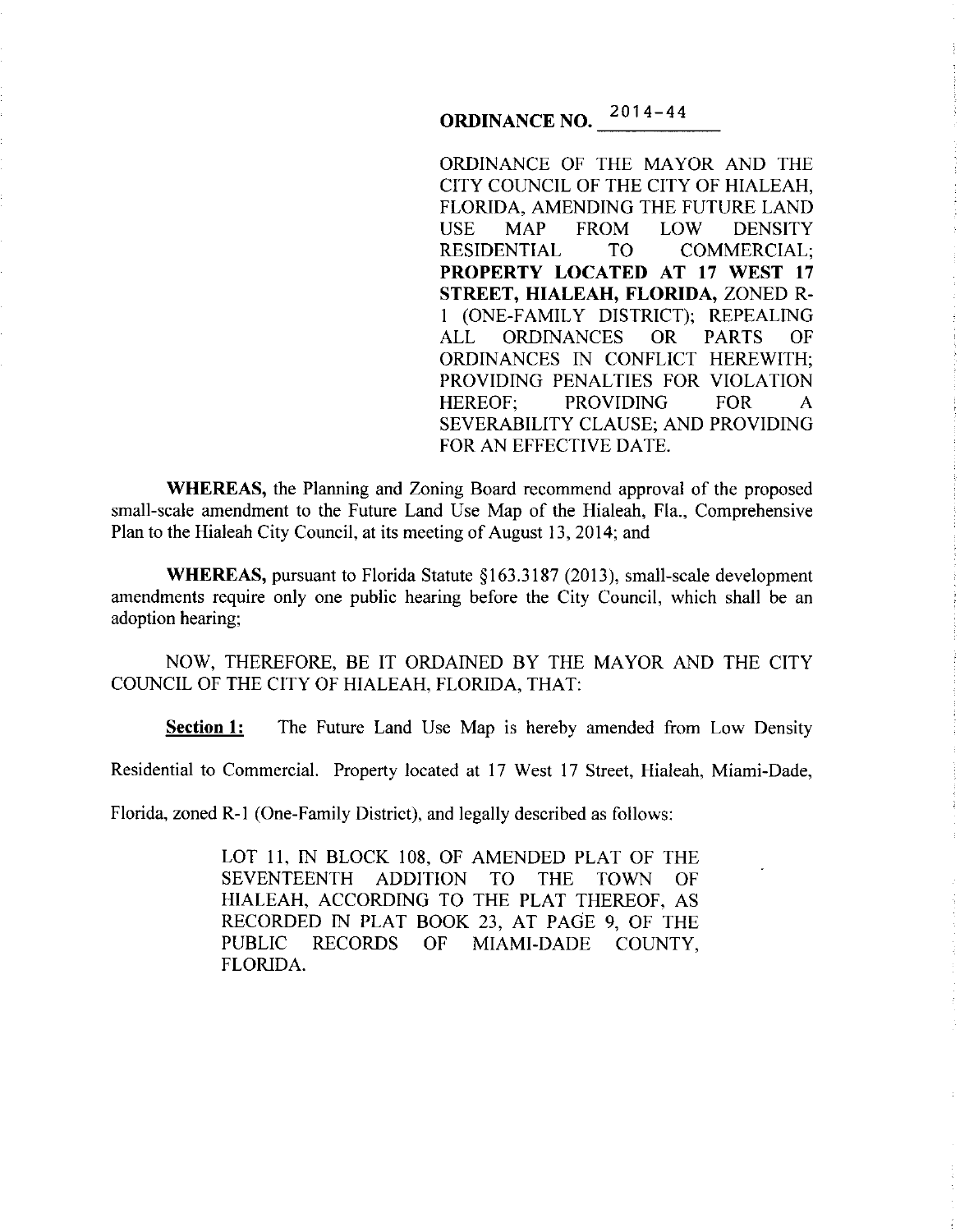# Ordinance No.  $2014-44$ Page 2

## **Section 2: Repeal of Ordinances in Conflict.**

All ordinances or parts of ordinances in conflict herewith are hereby repealed to the extent of such conflict.

#### **Section 3: Penalties.**

Any person, business, association, corporation, partnership or other legal entity who violates any of the provisions of this ordinance shall be assessed a civil penalty, up to a maximum of \$500.00, within the discretion of the court or administrative tribunal having jurisdiction. Each day that a violation continues shall constitute a separate violation.

#### **Section 4: Severability Clause.**

If any phrase, clause, sentence, paragraph or section of this ordinance shall be declared invalid or unconstitutional by the judgment or decree of a court of competent jurisdiction, such invalidity or unconstitutionality shall not affect any of the remaining phrases, clauses, sentences, paragraphs or sections of this ordinance.

### **Section 5: Effective Date.**

Pursuant to Florida Statutes §163.3187(2013), this ordinance shall become effective 31 days after adoption. The date of adoption of this plan amendment shall be the date of signature by the Mayor of the City of Hialeah, Florida or the date of the next regularly scheduled City Council meeting, if the Mayor's signature is withheld or if the City Council overrides the Mayor's veto. Anyone seeking to challenge the compliance of this small-scale plan amendment shall file a petition with the Division of Administrative Hearings within 30 days following the local government's adoption of the amendment. If challenged within 30 days after adoption, this small scale plan amendment shall not be effective until the state land